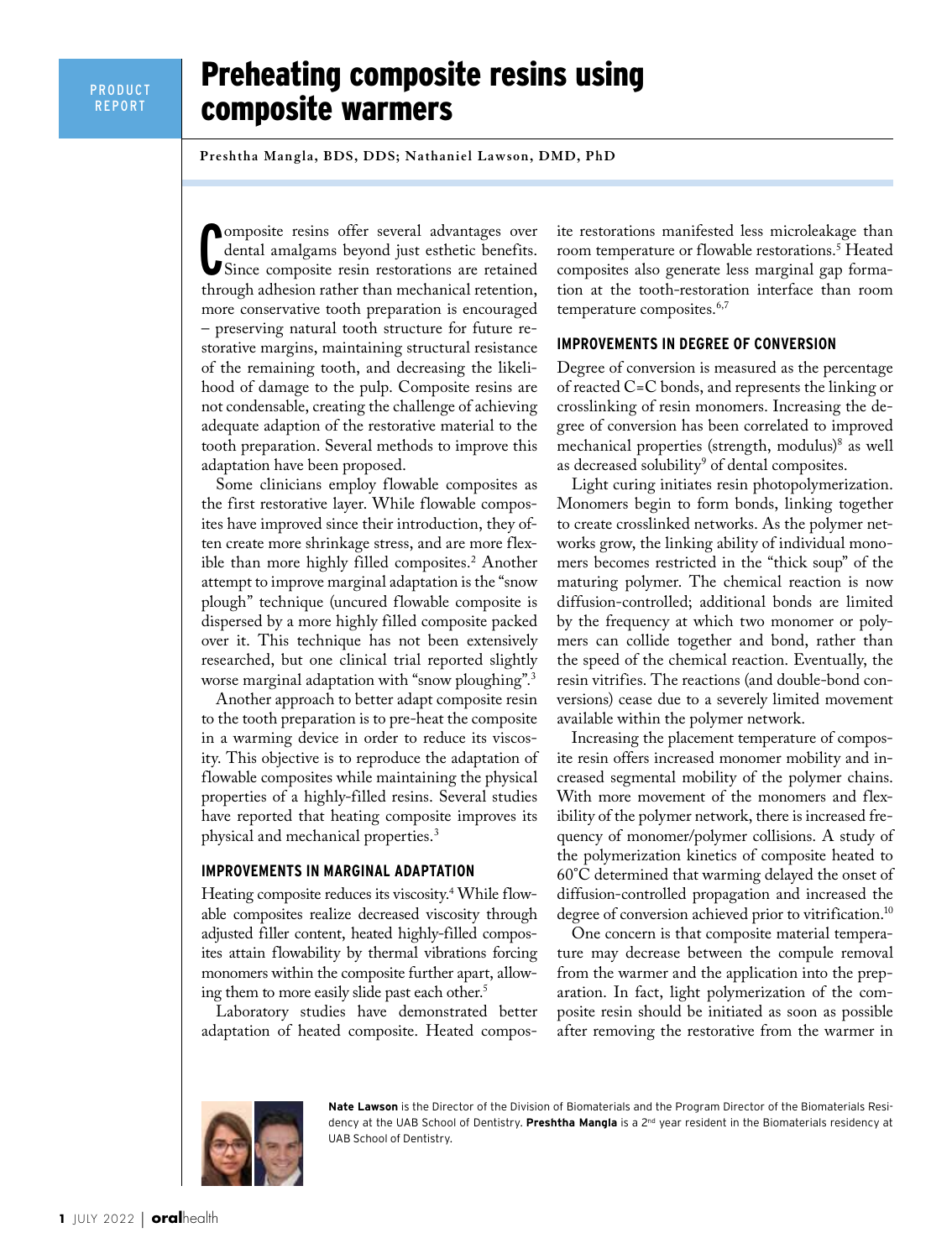

graph **Blue Line:** Compule inserted into pre-heated composite warmer at 0 minutes and then removed at 3:30 minutes. **Orange Line:** Compule inserted into Compex HD gun at 0 minutes reaching maximum temperature at 8 minutes.

order to optimize its properties.<sup>5</sup> Another concern is that reduced filler flowable composites cool faster than more highly filled composites. Thus, conversion improvement is less likely when heating flowable composites.<sup>11</sup>

# **EFFECTS ON MECHANICAL AND PHYSICAL PROPERTIES**

An increase in the degree of monomer conversion reduces the free volume within the polymer network, the space between polymer chains, and the number of hydrophilic sites within the polymer. As a direct result, preheated composites show lower sorption and solubility when compared to materials cured at room temperature.<sup>12,13</sup>

The higher double-bond conversion of heated composites may erroneously be considered to create a "tighter" polymer network and therefore increased volumetric shrinkage.14. Heating composites, in fact, *increases* monomer mobility and polymer chain segmental movement. This movement allows monomers to flow more easily and rearrange themselves to relieve polymerization contraction shrinkage stresses.<sup>15</sup>

Fortunately, repeated heating and cooling (up to 40 cycles) of composite resins have shown no detrimental effect on the strength of the composite. Therefore, an unused heated compule may be stored at room temperature, and reheated for use in a future procedure.<sup>16</sup>

### **EFFECTS ON PULPAL TEMPERATURE**

Normal pulp temperature is between 34- 35°C.17,18 Baldissara et al reported that pulpal temperature increases of 14.7°C showed no clinical or histological signs of necrosis in vital human teeth,<sup>17</sup> and therefore, temperature increases up to this amount can be considered safe. Although composites are warmed to 68°C, a difference of 33°C to tooth temperature, the thermal experience of the pulp is significantly lower due to the insulation of remaining dentin. In a laboratory study, a thermocouple was attached to a 0.5mm thick dentin disc placed in a 37°C incubator. Composite resin warmed to 68°C was placed in contact with the other side of the dentin disc. The thermocouple temperature increase registered a mere 1-2°C.19 However, if the clinicians suspects a remaining dentin thickness less than 0.5mm, a cavity liner may be considered.

# **HEATING AND COOLING RATE OF A COM-POSITE COMPULE**

A thermocouple probe was placed inside a compule of composite resin (Phil

Nano, Dental Savings Club, Montreal QC). *(Fig. 1)* The compule was placed inside:

- 1. Pre-heated Calset Composite Warmer (Addent, Danbury CT)
- 2. Compex HD Composite Gun (Addent, Danbury CT)) that was turned on once the compule was placed.

The temperature of the composite compule was recorded every 30 seconds until the temperature plateaued. The compule was removed from the Calset Composite Warmer and the time required for the composite to return to room temperature was again recorded. The results indicate that it takes 3:30 minutes for the composite to heat from 23°C (room temperature) to 68°C in the Calset warmer. *(Fig. 2)* Once removed from the warmer, the compule cools to 43°C within 2 minutes and to 23°C (room temperature) after 6:30 minutes.

In the Compex HD Composite Gun, the composite reached its maximum temperature (70°C) in 1 minute. The composite heating occurred at the same rate whether the gun pre-heated or not. The advantage of the Compex HD gun is that there is no temperature loss in the transfer of the restorative material into the preparation.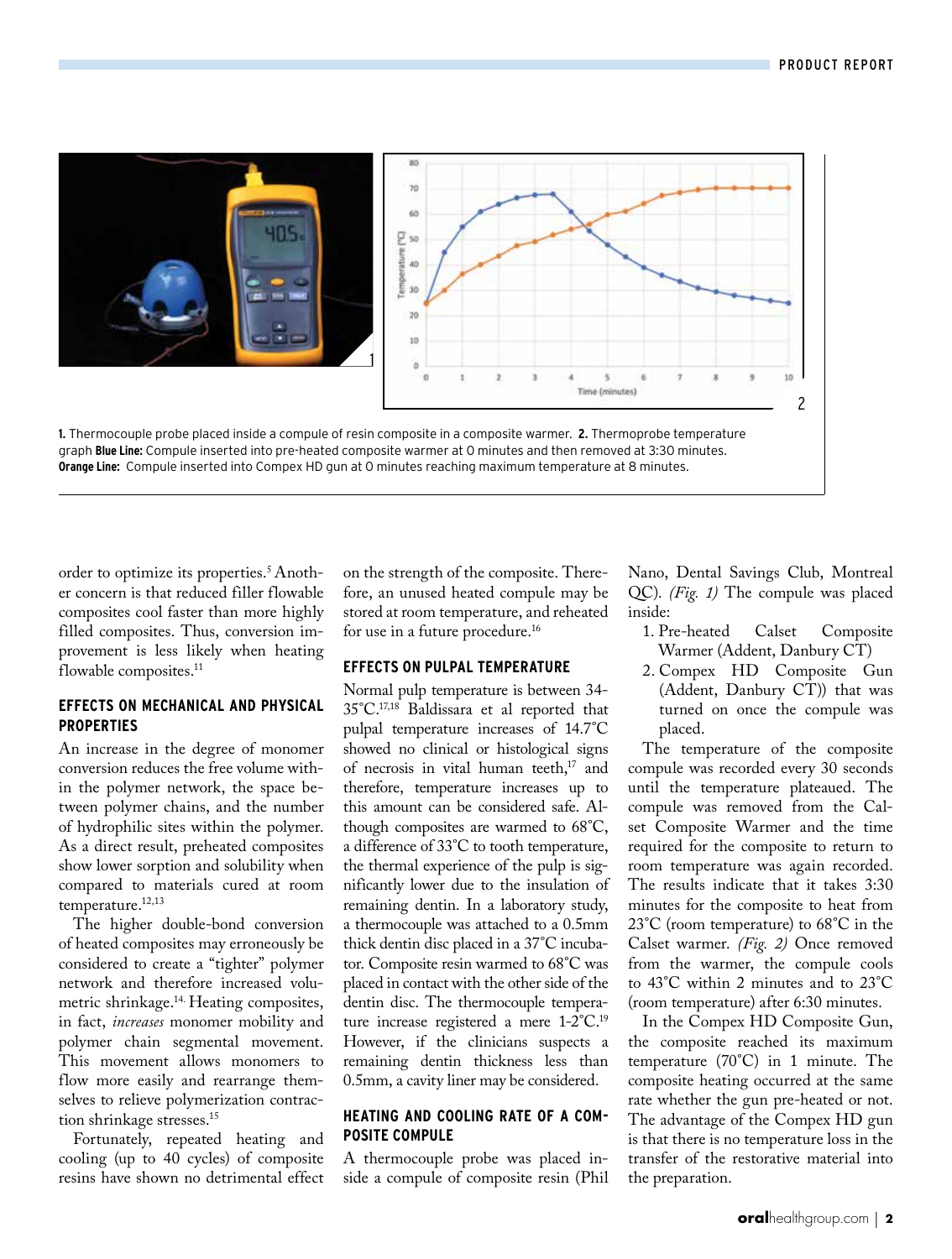

### **CLINICAL CASE**

A shallow class II preparation (maximum depth 2mm) is isolated with a sectional matrix (Composi-tight 3D Fusion, Garrison, Spring Lake MI) and bonded (Phil Bond, Dental Savings Club, Montreal QC). *(Fig. 3)* A nanocomposite compule (Phil Nano, Dental Savings Club) is s placed into a Compex HD warming composite gun. *(Fig. 4)* After 1 minute of warming, the composite is placed in the cavity preparation, adapted to the floor of the preparation with the compule gun, *(Fig. 5)* and teased to the preparation walls with a dry Micro Scrub (Dental Savings Club, Montreal QC) applicator. *(Fig. 6)* The restorative material is sculpted and marginally adapted. *(Fig. 7)* The filling material was light cured immediately to take advantage of the warmed composite's increased degree of conversion. *(Fig. 8)* The completed composite restoration. *(Fig. 9)*

# **SUMMARY**

Heating composite resin in a warming device increases its viscosity, allowing better adaptation of the composite to the tooth preparation. The increased monomer mobility caused by heating generates